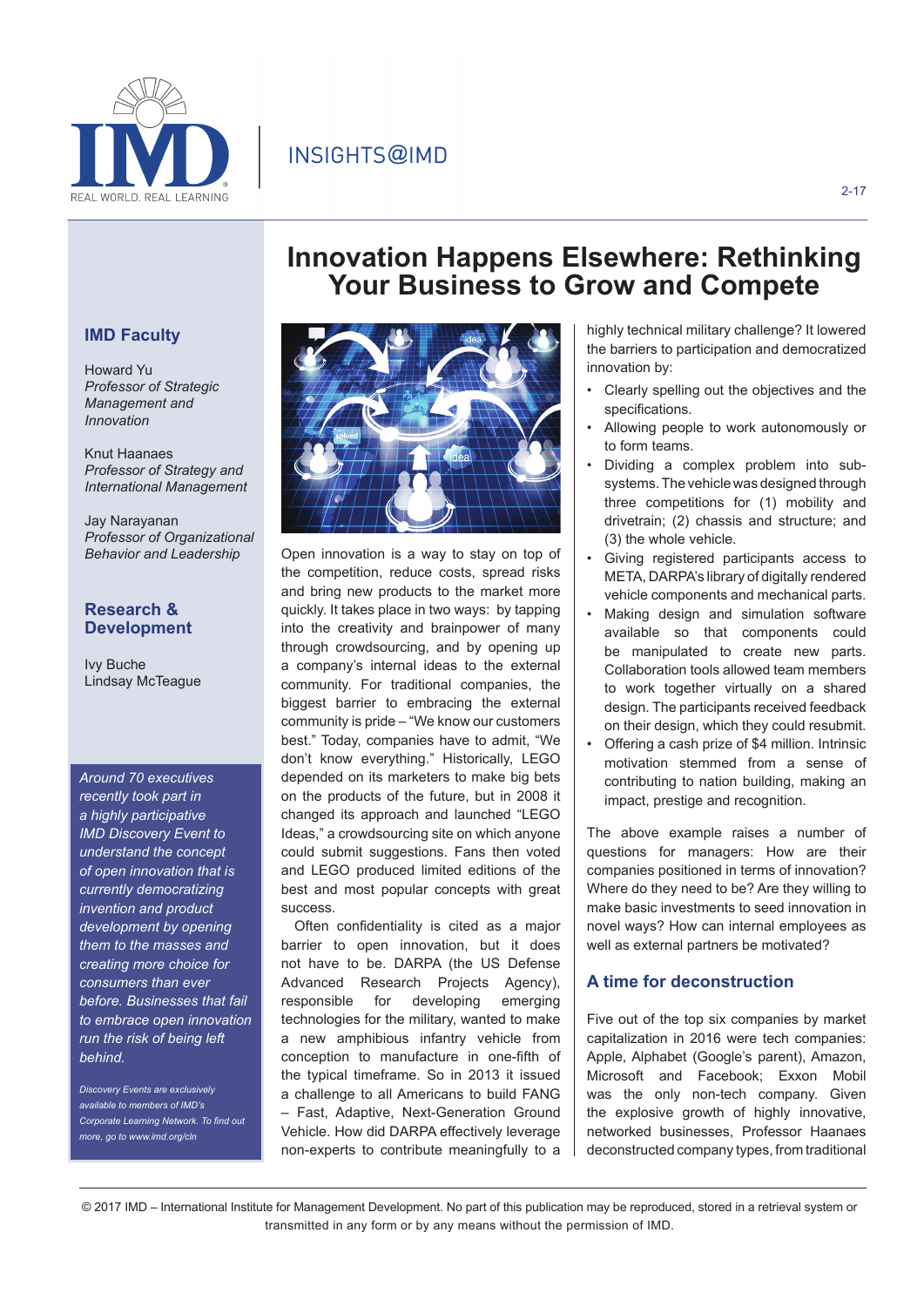manufacturers to network orchestrators, through the lens of business models to understand how value is created.

*Manufacturing:* No longer the most important part of many economies, manufacturing as a proportion of GDP is in decline globally, driven by the shift from a traditional machine age economy to a more service-intensive information age economy. The question for asset builders is how to sell more than just the product. Many manufacturers, particularly in the business-to-business (B2B) segment, are moving to capture value by providing solutions. For example, General Electric is going from selling aircraft engines to selling usage, or "power by the hour." The manufacturing business model, typically built around value chains, is becoming much more collaborative and agile in the quest to become innovative.

*Problem solving:* This is the business of having competences that are of huge value to a customer who has to solve unique problems, as provided by doctors, architects or lawyers, for example. It is characterized by information asymmetry, high stake irreversible solutions and a large variation in outcomes. In contrast to manufacturing, the value of solving a problem is independent of the cost of solving it. Therefore, reputation is critical. But digitization is changing the nature of problem solving, partly in terms of efficiency and partly because other business models can do the same.

*Service management:* Thirty years ago a company did everything itself. That has changed with the practice of insourcing,

i.e. bringing in a service. Insourcers grow by building scale. They try to find many customers with exactly the same needs so they can standardize the service. Customization in insourcing is expensive because it creates complexity. Digitization is making the service management business model more efficient. For instance, when IBM realized that its services were becoming commoditized, it started transforming to become an analytics company.

*Network services:* A unique characteristic of a network is that every new member (of the right type) increases the value for all; the wrong members destroy value and have to be subsidized by the rest. This business model is about selecting the right members and growing their numbers, thus creating additional value at lower cost. Networks thrive in layers and the value increases when different networks link up, for example, travel, payment, logistics. Networks strive to build stickiness to prevent customer volatility. Since networks still need an asset builder, the question for manufacturing companies is how to create their own networks with suppliers, partners and customers. There are not many B2B networks and huge battles will be fought in the B2B space.

Delving deeper into new knowledgeintensive networked business models, Professor Yu questioned whether the rise of companies like Uber, Facebook, Alibaba and Airbnb is a fundamental shift or a fad. Can businesses afford to ignore these trends?

The key enablers that helped to propel these types of companies include escalating computing power, mobile technology,

| <b>Structure</b> | Value created                     |
|------------------|-----------------------------------|
|                  | <b>Transformation of products</b> |
|                  | Solving unique problems           |
|                  | <b>Insourcing of processes</b>    |
|                  | <b>Connecting customers</b>       |
|                  |                                   |

**an asset builder, let's say a telecom company, to compete head on with Google or Facebook. A core strength of the telecom company is the billing system that charges people by the minute/second. If the billing system can be repurposed for socially targeted big brands like Coca-Cola, far greater value can be generated by creating APIs (application programming interfaces) for them – a potential new business. A combination of entrepreneurship and leveraging unique assets and capabilities makes it viable." – Howard Yu**

**"It makes no sense for** 

**Figure 1: Different business model structures**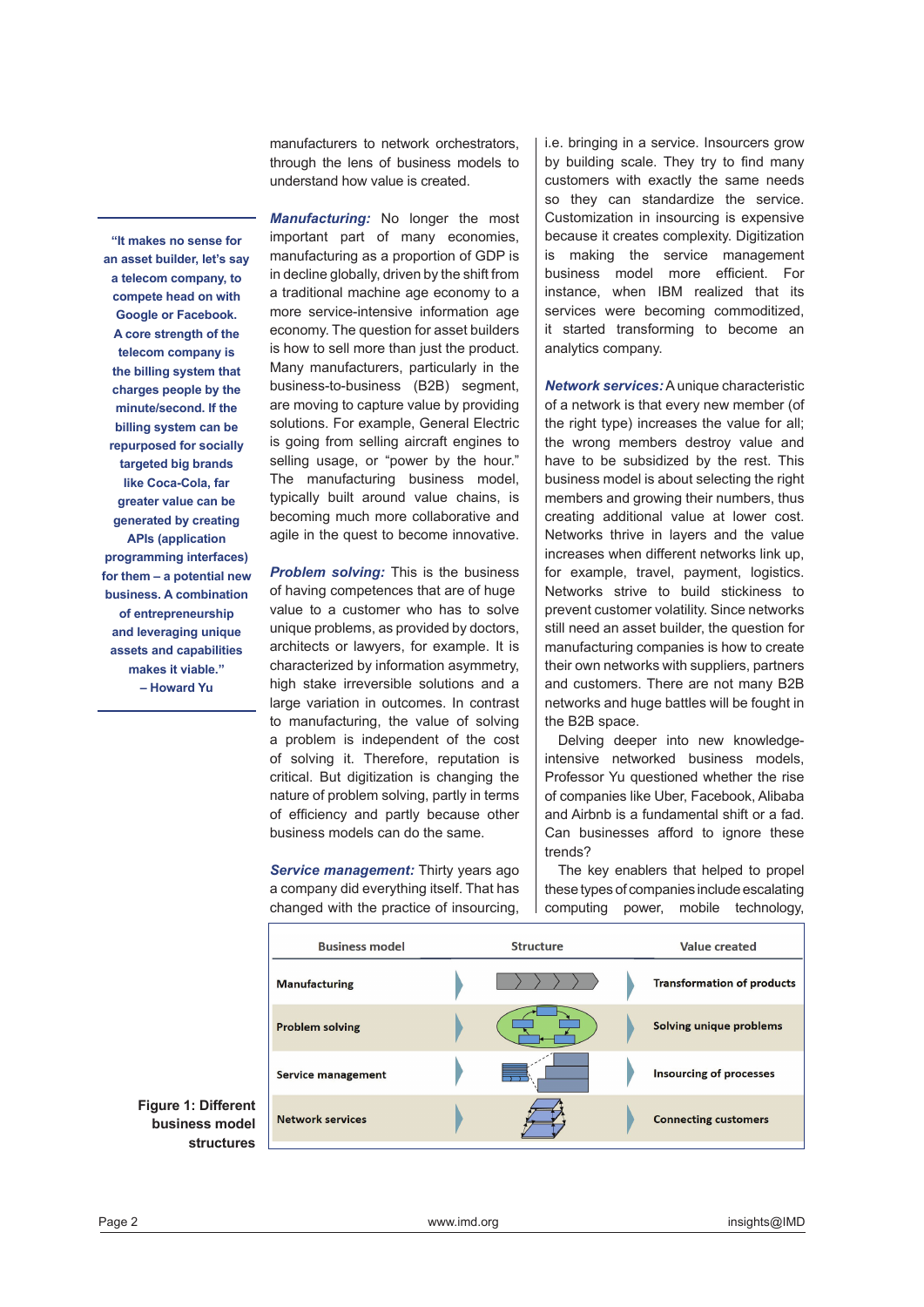# **CASE STUDY ON THE HEALTHCARE INDUSTRY**

An analysis of the healthcare industry sheds light on how hospital systems might reorganize if intelligent machines become as ubiquitous as smartphones in the next five years.

With medical knowledge doubling every 3.5 years, finding new ways to make evidence-based decisions has never been more critical. Watson™ is a powerful cognitive technology developed by IBM that processes information more like a human than a computer, by understanding natural language, generating hypotheses based on evidence, and learning along the way. In 2012, Memorial Sloan Kettering Cancer Center (MSKCC) and IBM collaborated to develop a powerful tool – Watson for Oncology. It combined the computational power of Watson with MSKCC's decades of longitudinal data, clinical knowledge, molecular and genomic data, cancer case histories, and the latest research to create an evidence-based decision support system for oncologists. Watson for Oncology was launched in 2014 and free access was provided to hospitals worldwide. Participating hospitals had a madate to share their data fully, which would make the tool more intelligent.

Taking the US as an example, Watson for Oncology has great potential in the highly regulated healthcare industry (a classic problem solver and an asset builder). There are three tiers of hospitals: Tier 1 – world-class, with top doctors; Tier 2 – regional; and Tier 3 – community, often with limited resources. Hospitals in each tier have the opportunity to reconfigure their business model to compete better. For example, Watson for Oncology could lead to a decoupling of diagnosis and treatment, which are typically vertically integrated and housed under one roof. It is also possible to save on expensive doctors and invest in areas that have more impact for cancer patients, such as nursing and after-treatment services.

By specializing in a disease class, a new provider could do the job – at scale, more efficiently and at a lower cost. Specialization involves streamlining the type of patient, changing the workflow, investing in specific equipment, standardizing procedures and becoming outcome driven.

Expertise and human intuition are expensive and time-consuming and the outcome is not predictable. The codification of human knowledge to enable data-based decision making is the way forward. Watson for Oncology has gained traction in countries such as Thailand, Malaysia, Korea and India, many of which lack oncologists and specialist centers. The problemsolving industry will eventually become a network, with the ability to move data around as its fundamental gel. Although privacy concerns surrounding patient data will need to be addressed by regulation and technology – such as block chains and encryption – Watson for Oncology is poised to change the architecture of healthcare.

smartphone penetration, plummeting prices and enhanced connectivity – human-tohuman, human-to-machine and machineto-machine – through different types of interfaces. There has always been a need for certain services. What has changed is the expectations and behavior of people – another vital enabler of the network effect. The notion of trust has also changed with the concept of user reviews and ratings.

All these factors have led to the emergence of networked platforms, especially in the B2C domain, across different verticals and at an unprecedented scale, resulting in the professionalization of diverse fragmented industries. Whereas start-ups with networked business models are forging ahead, traditional companies have responded with the typical excuses: "This is not our core business," "We don't have the capabilities," or "We cannot spend this kind of cash." Instead, the discussion needs to revolve around the strategic choices and consequences. Should we develop new capabilities in-house or

should we build partnerships? Or should we outsource entirely?

### **An alternative organizational design to support innovation**

As technology and the nature of the workforce continue to evolve, organization design scholars are grappling with an outlier in terms of organizational design – a hierarchy-less organization without bosses, more frequently seen in innovative companies. Professor Narayanan argues that this kind of organization has existed since prehistoric times when huntergatherer communities had a two-layered structure comprising a tribe head, chosen based on hunting skills, and the rest of the community. The next evolutionary step came with agriculture, which modified the way humans organized themselves. Thus hierarchies came about. Hierarchy accomplishes task division, task allocation, motivation (rewards, monitoring) and coordination (flow of information). But

**"One reason there is lower creativity in the presence of a leader is that your subordinates are trying to secondguess what you are thinking. Just the absence of the physical presence of the leader can sometimes change the quality of ideas in a brainstorming session. You might have to step back as a leader and do less than you normally do." – Jay Narayanan**